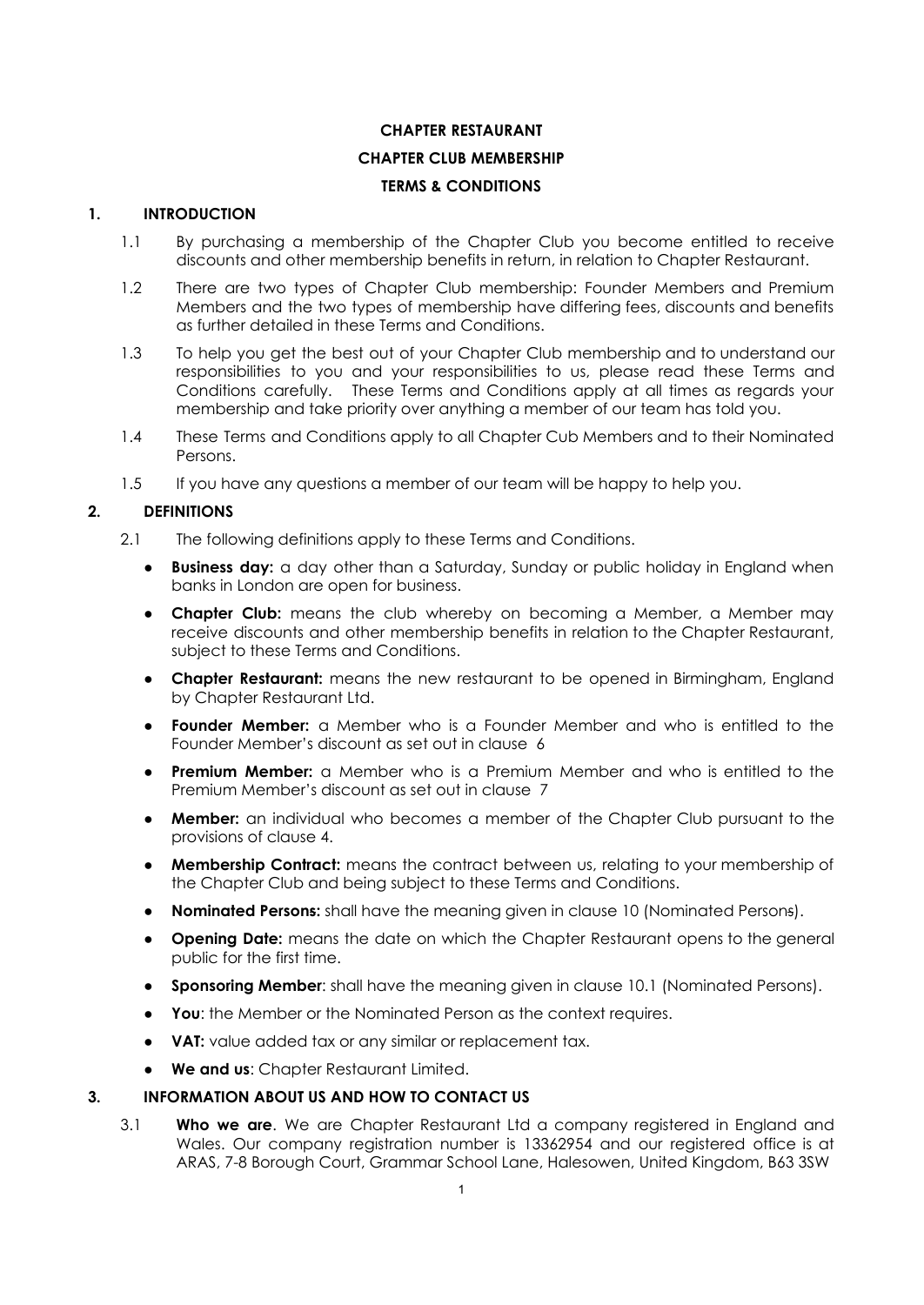- 3.2 **How to contact us**. You can contact us by telephoning us on 0121 200 3020 or by writing to us at irene@chapteredgbaston.co.uk.
- 3.3 **How we may contact you**. If we have to contact you we will do so by telephone or by writing to you at the email address or postal address you provided to us in your membership application form.

### **4. BECOMING A MEMBER**

- 4.1 **Individuals only**. Only individuals may apply for membership of the Chapter Club.
- 4.2 **Application Form**. If you wish to apply to become a Member of the Chapter Club then you must submit to us a duly completed and signed membership application form together with the applicable membership fee.
- 4.3 **Terms and Conditions**. In applying to become a Member you agree to be bound by and adhere to these Terms and Conditions, including on becoming a Member of the Chapter Club.
- 4.4 **Membership**. Once we have received your duly completed membership application form and the applicable membership fee, we will then undertake the related administration. Where, following our administration and at our entire discretion, your application is successful (and we have received the applicable membership fee in cleared funds) then we will grant you membership as a Founder member or as a Premium member, as the case maybe.
- 4.5 **Confirmation of membership**. Once an individual has been granted membership they will become a Member and we will call, write or email them confirming their membership of the Chapter Club.
- 4.6 **Membership Contract**. The date on which we call, write or email you confirming your membership of the Chapter Club shall also be the date on which the Membership Contract comes into force between us, subject always to these Terms and Conditions.
- 4.7 **Membership card**. A Chapter Club membership card will be issued in accordance with and subject to the provisions of clause 9.1.

# **5. MEMBER'S RIGHT TO CANCEL**

- 5.1 **Right to cancel**. You have the right to cancel (end) the Membership Contract simply because you have changed your mind (and without incurring any liability to us) provided that you clearly inform us of your decision to cancel the Membership Contract within the cancellation period.
- **5.2 What is the cancellation period within which to exercise the right to cancel?** You have a period of 14 days following the day on which we call, write or email you confirming your membership of the Chapter Club.
- **5.3 How best am I to exercise my right to cancel?** If you wish to cancel the Membership Contract within the cancellation period then you must let us know by emailing us within the cancellation period clearly stating your intention to cancel together with your name and address. Our contact details are set out in clause 3.2 above.
- 5.4 **Cancellation communication.** Where you inform us that you wish to cancel the Membership Contract by sending a communication, then you shall be treated as having cancelled the Membership Contract in the cancellation period if your communication is sent to us before the end of the cancellation period.
- 5.5 **Refunds**. Where you have validly exercised your right to cancel within the cancellation period then we will: (a) refund / transfer the membership fee to your nominated bank account (which must be in the applicable Member's name) and (b) make any refunds due to you as soon as reasonably practical and in event within 14 days of your informing us that you have cancelled / change your mind. We do not provide refunds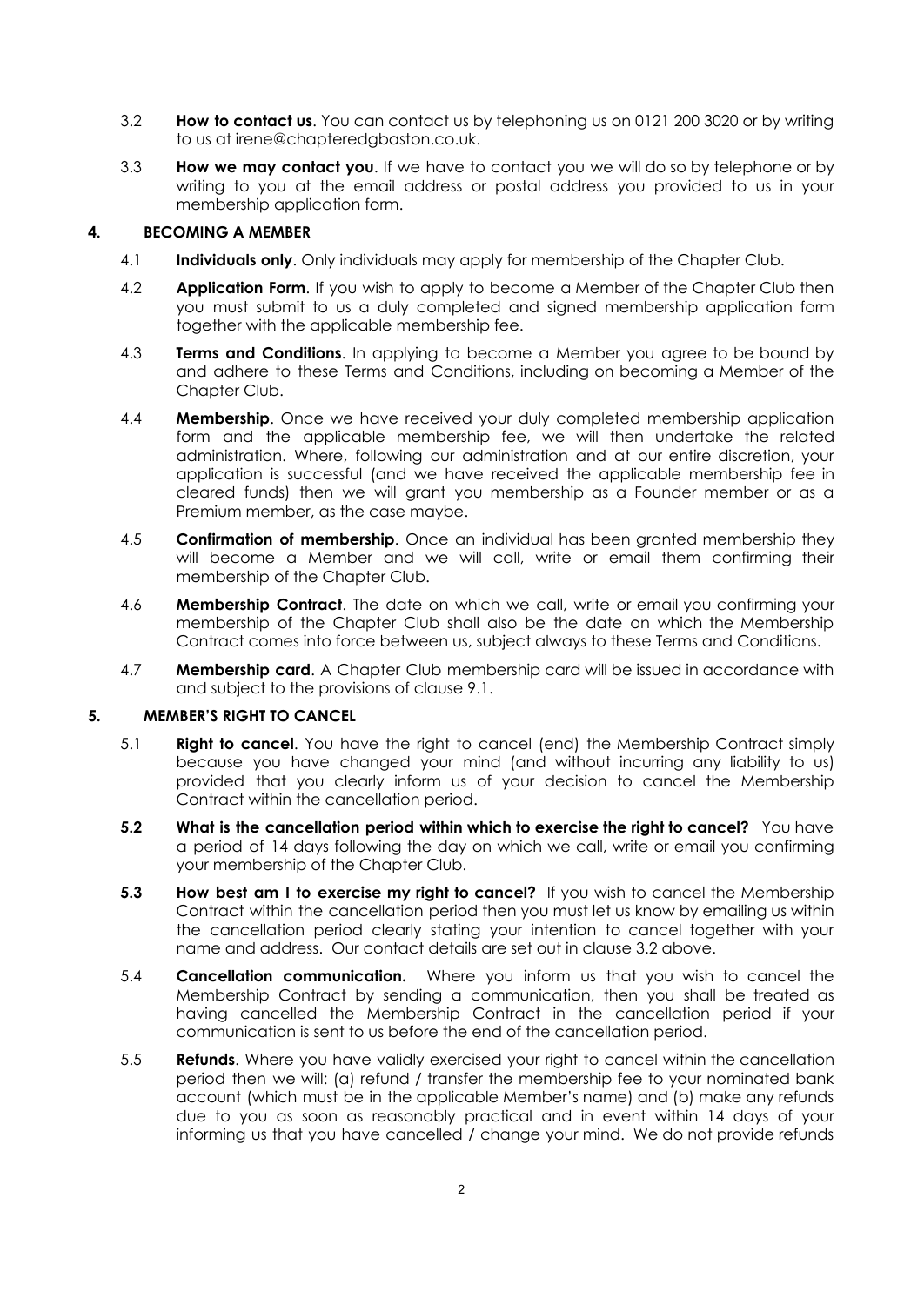for any cancellations after the expiry of the cancellation period (as detailed in clause 5.2) above.

### **6. FOUNDER MEMBERSHIP**

- 6.1 **Fee.** The Founder membership fee is a one off sum of £5000 inclusive of VAT.
- 6.2 **Non-refundable.** The Founder membership fee is non-refundable save where the Member validly exercises their right to cancel under clause 5 (Member's right to cancel).
- 6.3 **Founder Member's Discount.** Subject always to the terms of these Terms & Conditions, including the provisions of clause 8 (Conditions applying to obtaining a discount) and clause 9 (Membership and Membership cards):

a Founder Member is entitled to a discount of 25% off the price of all food and drink purchased in Chapter Restaurant for period of five years from the Opening Date.

## 6.4 **Founder Member's Benefits**

- exclusive pre-opening tour for two followed by a seasonal 5 Course Tasting Menu with curated wine pairings.
- priority booking for special events
- invitation to a Founders' Dinner on the first anniversary of the opening of Chapter
- invitation to annual summer drinks socials
- limited edition gift on Chapter's fifth anniversary
- 6.5 **End of Founder Membership.** On the fifth anniversary of Chapter opening to the public, the Founder membership will automatically come to an end. Once membership has come to an end no further membership discounts or benefits can be claimed.

## **7. PREMIUM MEMBERSHIP**

- 7.5 **Fee.** The Premium membership fee is a one off sum of £1500 inclusive of VAT.
- 7.6 **Non-refundable**. The Premium membership fee is non-refundable save where the Member validly exercises their right to cancel under clause 5 (Member's right to cancel).
- 7.7 **Premium Member's discount.** Subject always to the terms of these Terms & Conditions, including the provisions of clause 8 (Conditions applying to obtaining a discount) and clause 9 (Membership and Membership cards):

a Premium Member is entitled to a discount of 15% off the price of all food and drink purchased in Chapter Restaurant for a period of three years from the Opening Date.

### 7.4 **Premium Members' Benefits**

- exclusive invitation to a Weekend Brunch for two people in the first two months of Chapter opening
- invitation to a pre-opening drinks reception
- 7.5 **End of Premium Membership.** On the third anniversary of Chapter's Opening Date, the Premium membership will automatically come to an end. Once membership has come to an end no further membership discounts or benefits can be claimed.

### **8. CONDITIONS APPLYING TO OBTAINING A DISCOUNT**

8.5 Clauses 8.2 to 8.5 (inclusive) shall apply as regards determining whether or not a Member's discount can be applied and if so the amount of the same.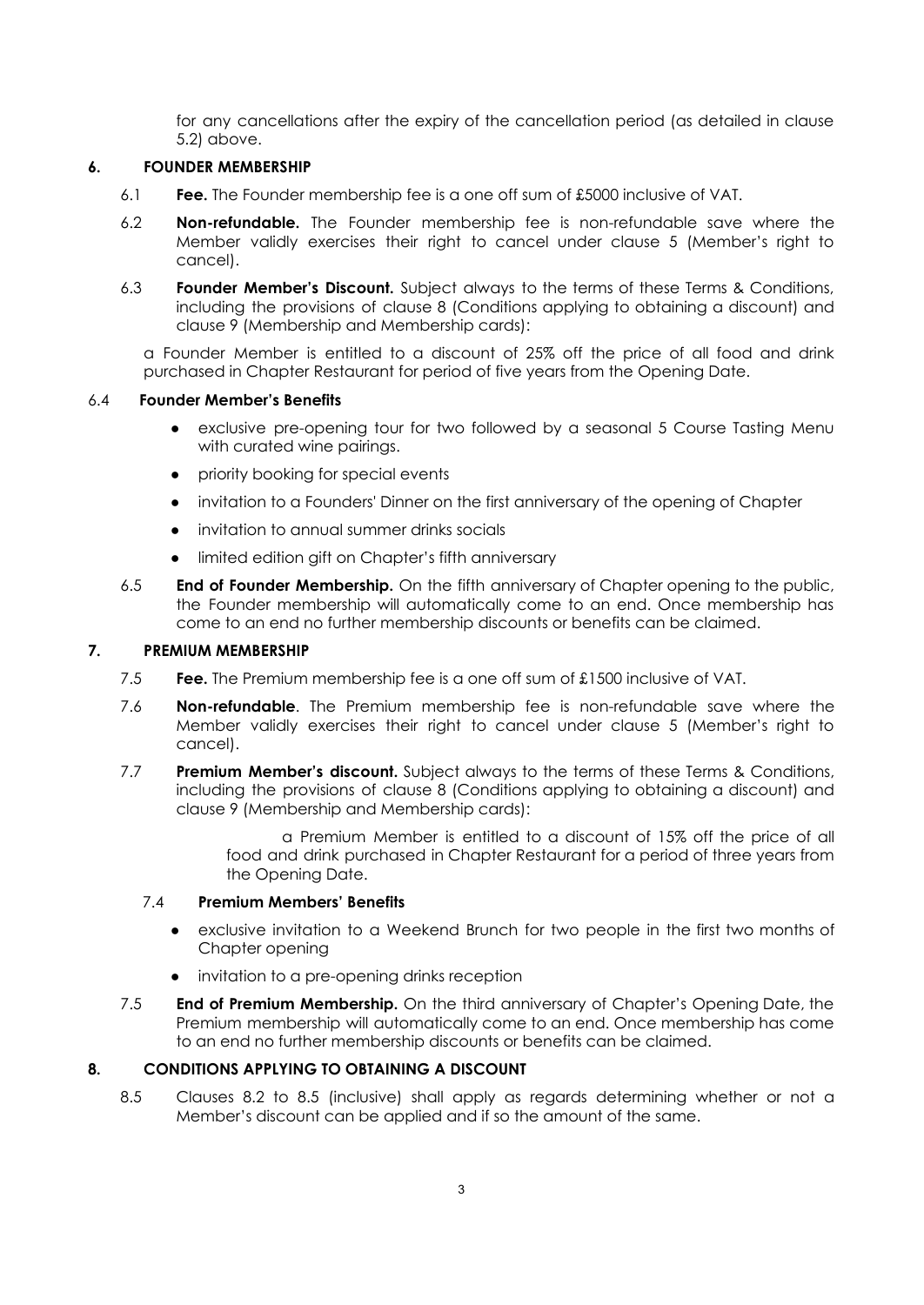- 8.6 **Excluded items**. The following items are excluded items such that the Founder membership discount and the Premium member discount shall not ever apply as regards purchases of one of more of the following:
	- 8.6.1 items and articles of our merchandising; and
	- 8.6.2 home delivery purchases (i.e. food and/or drink purchased from us to be consumed off our premises) and
	- 8.6.3 vouchers
- 8.7 **Further conditions as regards obtaining a discount**. To obtain a discount on a purchase the Member (whether a Founder or a Premium member) must:
	- 8.7.1 be physically present in Chapter Restaurant;
	- 8.7.2 present their own membership card to Chapter staff at the time of their purchase;
	- 8.7.3 have consumed their fair share of the food and/or drink the subject of the purchase; for example a Member's discount would not be allowed where the Member seeks to pay for a table or group in circumstances where: (i) they weren't part of the party / group in question or (ii) they hadn't participated in that party's / group's table and consumption as one would ordinarily expect (i.e. the member had not consumed their fair share of the produce the subject of the purchase).

If in our judgement a Member wishing to obtain a discount is unable to fully comply with the provisions of this clause 8.3 then we shall be entitled to treat that purchase as being by a customer who is not a member of the Chapter Club, such that no discount will be allowed or applied and the total amount of the bill plus VAT will be payable.

- **8.8 Members discount does not apply to other discounts, offers or promotions.** Where any food and/or drink is already the subject of a discount, offer or promotion then a members discount (whether a Founder or a Premium Member's discount) will not be allowed or applied in addition.
- **8.9 Restrictions on Group Size.** A Member may only obtain a discount (whether a Founder Member or a Premium Member) in relation to groups of up to a maximum size of 8 persons in total (and this figure of 8 shall include the Member as well). In calculating the group size all adults and children in the party will be taken into account. Where the group size exceeds 8 persons then a discount will be applied on part only of the bill as per the following worked examples:

#### **8.9.1 Worked example – Founder Member**

#### **Worked example Founder Member**

- **(a)** Founder Member has a group of 18 persons and the initial bill total (pre discount) is £900 plus VAT.
- **(b)** The part of the bill which benefits from the discount is calculated as follows:

8 x £ 900= £400 18

- (c) So £400attracts the benefit of the discount and £500 has no discount.
- (d) The discount on £400 is calculated as follows: Discount = 25% of £400 which is £100. So £100 is deducted from the bill.
- (e) So total bill to Founder Member is calculated as follows: Total amount of initial bill (pre discount) less the amount of discount
- (f) So total bill to Founder Member is: **£900 - £100 = £800 plus VAT.**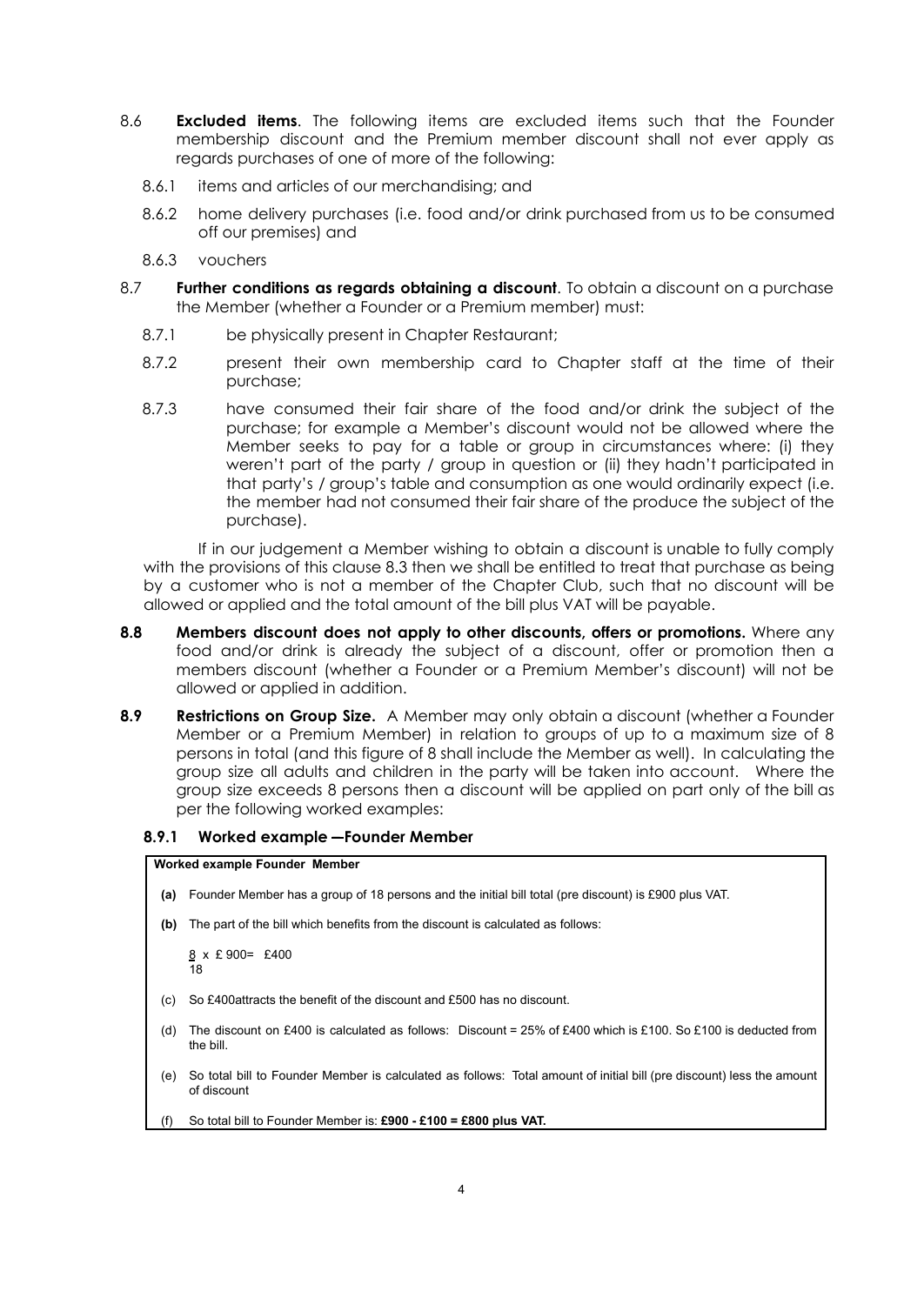#### **8.9.2 Worked example –Premium Member**

#### **Worked example Premium Member**

- **(a)** Premium Member has a group of 18 persons and the initial bill total (pre discount) is £900 plus VAT.
- **(b)** The part of the bill which benefits from the discount is calculated as follows:

8 x £900= £400  $\overline{18}$ 

- (c) So £400 attracts the benefit of the discount and £500 has no discount.
- (d) The discount on £400 is calculated as follows: Discount = 15% of £400 which is £60. So £60 is deducted from the bill.
- (e) So total bill to Premium Member is calculated as follows: Total amount of initial bill (pre discount) less the amount of discount.

(f) So total bill to Premium Member is: **£900 - £60 = £840 plus VAT.**

#### **9. Membership and Membership cards**

- 9.5 **Membership card**. A Chapter Club membership card will be issued to Founder Members and Premium Members in good time ahead of the Opening Date. The membership card will state the name and type of Membership of the Member in issue. A membership card must be used each time you wish to obtain a discount as per the Terms and Conditions set out in clause 8.
- 9.6 **Keep card safe.** All membership cards remain our property. Please keep your membership card safe and inform us promptly if it has been lost.
- 9.7 **Loss of card.** If a member loses their card we will provide one replacement card free of charge. For each replacement card after that we will charge you an administration fee of £10.
- 9.8 **Membership cannot be transferred.** Your membership is personal to you and you cannot transfer it to another person. You must not lend your membership card to another person
- 9.9 **Identification.** To protect the integrity of the Chapter Club membership scheme we may ask members to produce another form of identification besides your membership card (such as a valid photocard driving licence) before allowing a membership discount or any other membership benefits.
- 9.10 **Misuse.** Any attempted or actual misuse of membership status or of a membership card may in our discretion result in confiscation of the membership card and termination of the applicable Member's membership. Once membership has come to an end no further membership discounts or benefits can be claimed.
- 9.11 **Temporary closure**. You agree and acknowledge that:
	- 9.11.1 we have the right to temporarily close the restaurant from time to time; for example, to carry out refurbishment, cleaning, repairs, maintenance or security work; and
	- 9.11.2 during any such period of closure it will not be possible to receive discounts and other membership benefits.
- 9.12 **Relocation.** You agree and acknowledge that:
	- 9.12.1 we have the right to close the restaurant and relocate to another location from time to time in the Birmingham conurbation; and
	- 9.12.2 during any such period of closure will not be possible to receive discounts and other membership benefits.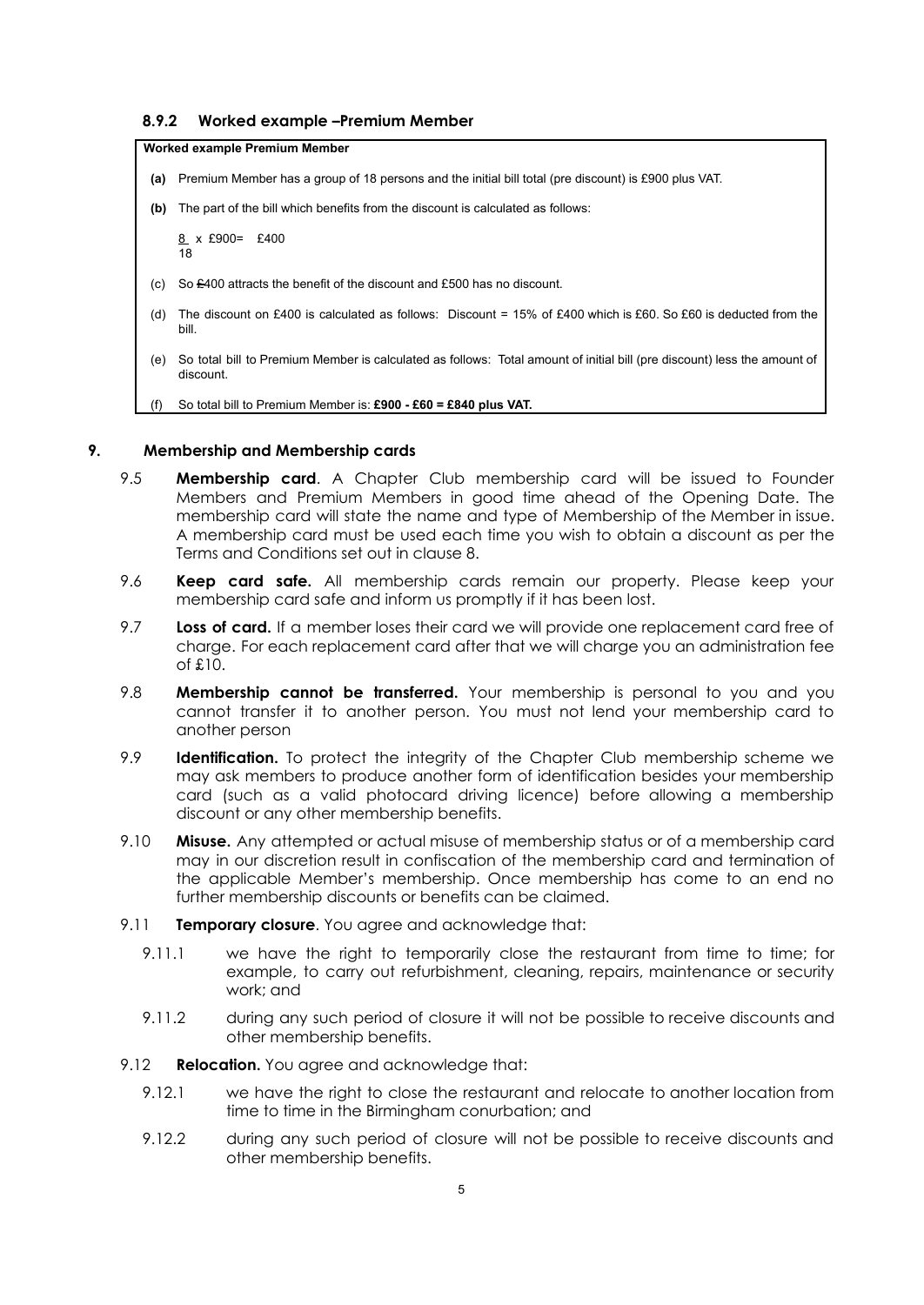9.13 **Opening times**. We will display details of the opening and closing times on our website. Opening times may vary during the Christmas period and on other bank holidays.

### **10. Nominated Persons**

- 10.5 **Nominating a Nominated Person.** Each Member (the "**Sponsoring Member**") whether they be a Founder Member or a Premium Member may nominate one other person (who must be an individual and over 18) as their Nominated Person.
- 10.6 **Nominated Person scheme**: Subject to these Terms and Conditions, the principle behind the Nominated Person scheme is that in the absence of their Sponsoring Member from the Chapter Restaurant, a Nominated Person can obtain the discounts that their Sponsoring Member would have enjoyed if the Sponsoring Member had been present at Chapter Restaurant and made the applicable purchase.
- 10.7 **Terms and conditions.** Each Sponsoring Member agrees to make their Nominated Person aware of these Terms and Conditions and in particular the provisions of this clause 10.
- 10.8 **Notification.** Notification of the Nominated Person must be made in writing to us by the Sponsoring Member and include such details as we reasonably request such as the name, address and contact details of the Nominated Person. The Nominated Person must be identified and their details provided in the membership application form.
- 10.9 **Only one Nominated Person per member.** No Sponsoring Member may have more than one Nominated Person at any one time.
- 10.10 **Nominated Persons club card**. A nominated persons club card will be issued by us and sent to each Nominated Person as designated on the membership application form, in good time ahead of the Opening Date or otherwise within 21 days of our receiving the Sponsoring Member's nomination in writing. The Nominated Person's club card will state:
	- 10.10.1 the name of the Nominated Person:
	- 10.10.2 the name of their Sponsoring Member; and
	- 10.10.3 the type of membership (i.e Founder or Premium) of the Sponsoring Member in issue.

A Nominated Person's club card must be used each time a Nominated Person wishes to obtain a Nominated Persons discount subject always to the Terms and Conditions of this clause 10 and clause 10.17. All Nominated Persons club cards remain our property. Nominated Persons must keep their club card safe and inform us promptly if it has been lost.

- 10.11 **Loss of card.** If a Nominated Person loses their club card we will provide one replacement card free of charge. For each replacement card after that we will charge you an administration fee of £10.
- 10.12 **Nominated person cannot transfer their nominated person status.** A Nominated Person cannot transfer their nominated person status to another person nor can they lend their club card to another person.
- 10.13 **Identification.** To protect the integrity of the Chapter Club membership scheme we may ask a Nominated Person to provide a form of identification, in addition to their membership card (such as a valid photocard driving licence) before allowing a discount on any purchases made.
- 10.14 **Nominated Persons bound by these terms and conditions.** In seeking to claim any discount privileges of their Sponsoring Member, each Nominated Person agrees to be bound by and adhere to these Terms and Conditions as they relate to Nominated Persons.
- 10.15 **Revoking (ending) the Nominated Person status of a Nominated Person upon request.** If a Sponsoring Member contacts us in writing requesting that we revoke (end) the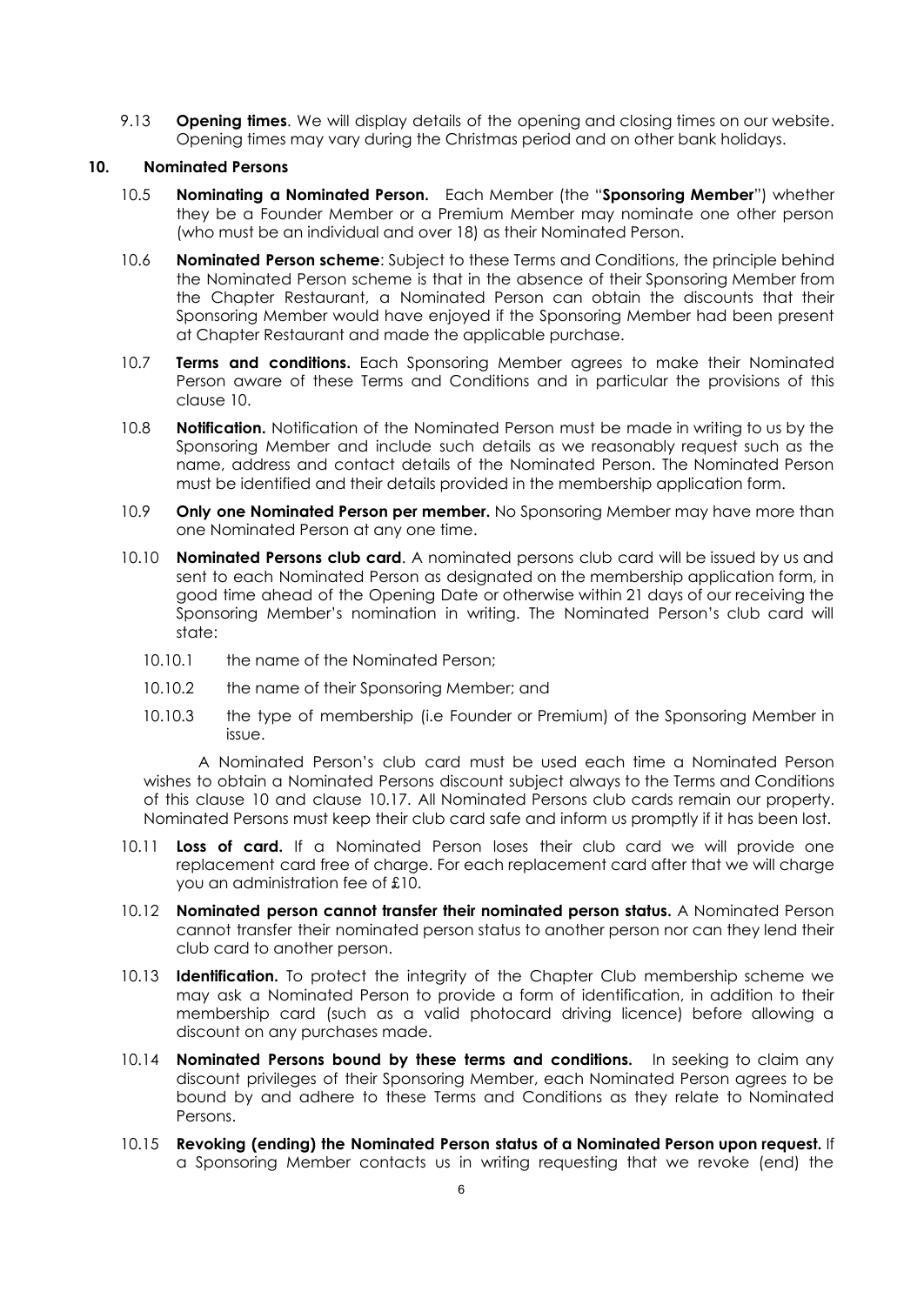nomination person status of their Nominated Person then we shall be entitled to revoke (end) the Nominated Person status of that person at any time after receiving the applicable Sponsoring Member's request. In these circumstances it is the responsibility of the Sponsoring Member to inform the applicable person that they no longer benefit from Nominated Person status and discounts.

- 10.16 **Replacing a Nominated Person upon request**. If a Sponsoring Member requests for their Nominated Person to be changed due to extenuating circumstances you must apply in writing and your request will be considered by the Board. We shall then be entitled to terminate (end) the Nominated Person status of the existing person and replace them with the new Nominated Person. In these circumstances it is the responsibility of the Sponsoring Member to inform the person who has been replaced that they no longer benefit from Nominated Person status and discounts. Their membership card should be returned. A new card will be issued to the new nominated person and a fee of £10 will be charged.
- 10.17 **Nominated Person status ends when the Sponsoring Member's membership ends**. Upon the membership of a Sponsoring Member ending at any time and for any reason, then the Nominated Person status of their Nominated Person shall also automatically end at that time.
- 10.18 **Consequences of Nominated Person status ending**. Upon the end of a persons Nominated Person status at any time for any reason then they shall no longer have the ability to claim the discount privileges of a Nominated Person and consequently they will be charged the standard price.
- 10.19 **Members responsibility to notify us:** It is the Sponsoring Member's responsibility to update us in writing as to whom their Nominated Person is at any time and to give us at least 3 Business Days' notice so that we can update our records accordingly.
- 10.20 **Failure to notify us:** If a person purports to be the Nominated Person of a Member in circumstances where the applicable Member has not previously advised us (in accordance with these Terms and Conditions) that that person is their Nominated Person, then we shall be entitled to treat any purchase by that person as being by a customer who is neither a Member of the Chapter Club nor a Nominated Person of a Member, such that no discount will be allowed or applied and the total amount of the bill plus VAT will be payable by that person
- **10.21 Discount privileges of a Nominated Person nominated by a Founder Member.** Subject always to the provisions of this clause 10 and clause 11 a Nominated Person, when nominated by a Founder Member:

is entitled to a discount of 25% off the price of all food and drink purchased in Chapter Restaurant for a period of five years from the Opening Date.

- **10.22 Discount privileges of a Nominated Person nominated by a Premium Member.** Subject always to the provisions of this clause 10 and clause 11 a Nominated Person, when nominated by a Chapter Member:
	- is entitled to a discount of 15% off the price of all food and drink purchased in Chapter Restaurant for period of three years from the Opening Date.
- 10.23 **Other Terms and Conditions.** For the avoidance of doubt in addition to this clause 10 the following provisions of these Terms and Conditions shall also apply to Nominated Persons, that is clause 8 and clauses 11 to 16 inclusive.

## **11. CONDITIONS APPLYING TO NOMINATED PERSON AS REGARDS OBTAINING A DISCOUNT**

11.5 This clause 11 shall apply as regards determining whether or not a Nominated Person's discount can be applied and if so the amount of the same.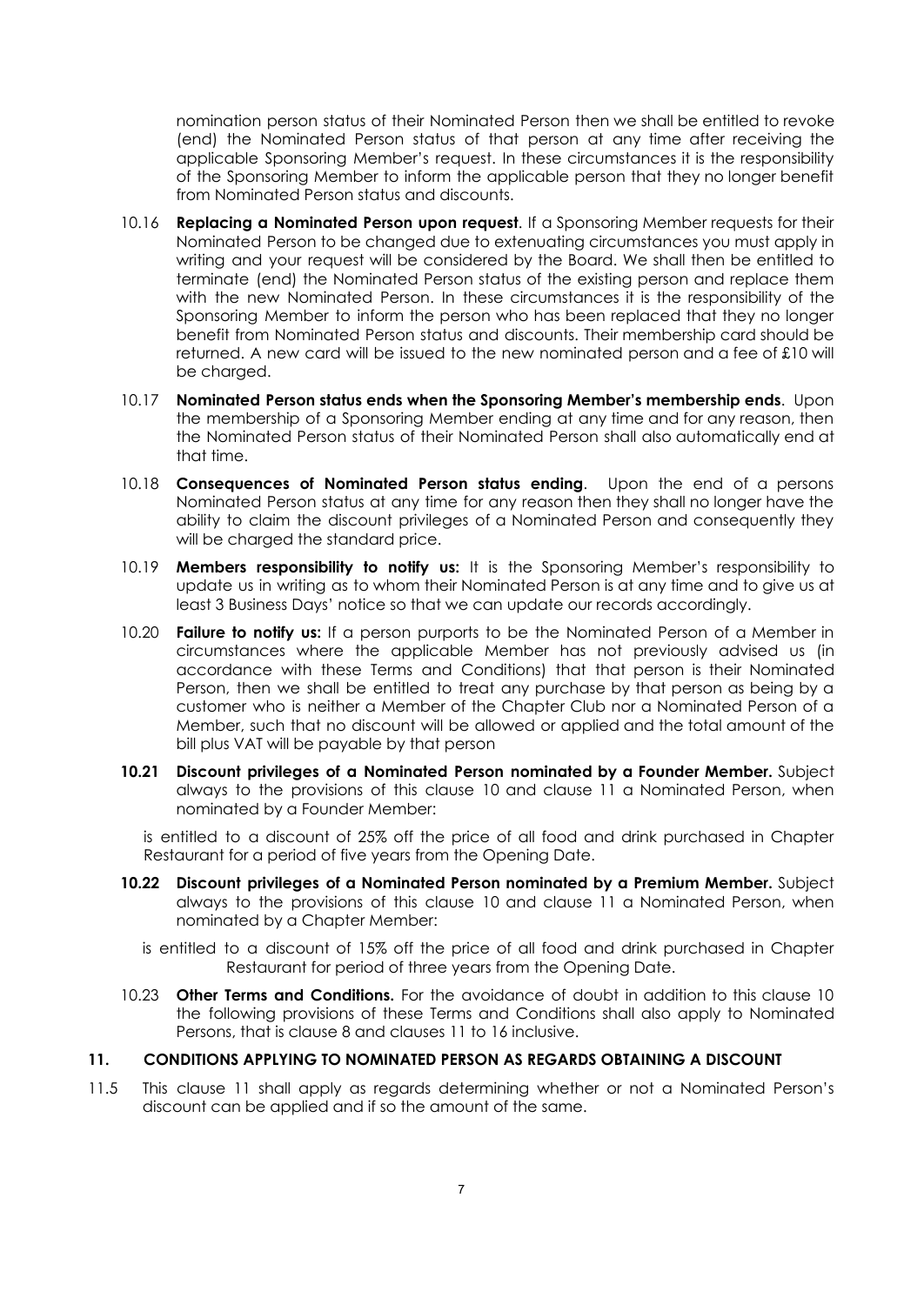- 11.6 **Discount only when Sponsoring Member absent**. A Nominated Person will only be entitled to a discount on their purchases in the Chapter Restaurant conditional upon the *absence* of their Sponsoring Member. Such that:
	- 11.6.1 if the Sponsoring Member and their Nominated Person are both present in the Chapter Restaurant (whether in the same or in different parties) then in these circumstances the Nominated Person cannot obtain a discount as the Sponsoring Member is present. The Sponsoring Member can instead obtain a discount if they so choose by using their membership card; and
	- 11.6.2 if in our judgement, and for whatever reason, the condition as to the absence of the Sponsoring Member cannot be complied with because we consider that the Sponsoring Member has been present (whether wholly or at all material times and notwithstanding that the Sponsoring Member and the Nominated Person may have arrived and/or left at differing times), then we shall be entitled to treat any purchase by the Nominated Person as being by a customer who is not a Nominated Person or a Member; such that no discount will be allowed or applied and the total amount of the bill plus VAT will be payable.
- 11.7 **Excluded items**. The provisions of clause 8.2 (Excluded Items) shall apply equally to Nominated Persons as they do to members such that Nominated Persons will not be able to obtain discounts on the items listed in clause 8.2.
- 11.8 **Further conditions as regards obtaining a discount**. To obtain a discount on a purchase the Nominated Person must:
	- 11.8.1 be physically present in the Chapter Restaurant;
		- 11.4 2 present their membership card

11.4.3 have consumed their fair share of the food and/or drink the subject of the purchase; for example a Nominated Person discount would not be allowed where the Nominated Person seeks to pay for a table or group in circumstances where: (i) they weren't part of the party / group in question or (ii) they had not participated in that party's / group's table and consumption as one would ordinarily expect (i.e. the Nominated Person had not consumed their fair share of the produce the subject of the purchase

If in our judgement a Nominated Person wishing to obtain a discount is unable to fully comply with the provisions of this clause 11.4 then we shall be entitled to treat that purchase as being by a customer who is not a Nominated Person or a Member; such that no discount will be allowed or applied and the total amount of the bill plus VAT will be payable.

- **11.9 Nominated Person's discount does not apply to other discounts, offers or promotions.** Where any food and/or drink is already the subject of a discount, offer or promotion then a Nominated Person's discount will not be allowed or applied in addition.
- **11.10 Restrictions on Group Size.** A Nominated Person may only obtain a discount in relation to groups of up to a maximum size of 8 persons in total (and this figure of 8 shall include the Nominated Person as well). In calculating the group size all adults and children in the party will be taken into account. Where the group size exceeds 8 persons then a discount will be applied on part only of the bill on the same basis as that which applies to a Member's discount and please see the worked examples in clause 8.5 in this regard.
- 11.11 **Misuse.** Any attempted or actual misuse of Nominated Person status may at our discretion result in our terminating (ending) that persons Nominated Person status without notice, confiscation of the applicable membership card and termination of the applicable Sponsoring Member's membership. Once membership has come to an end no further membership discounts or benefits can be claimed.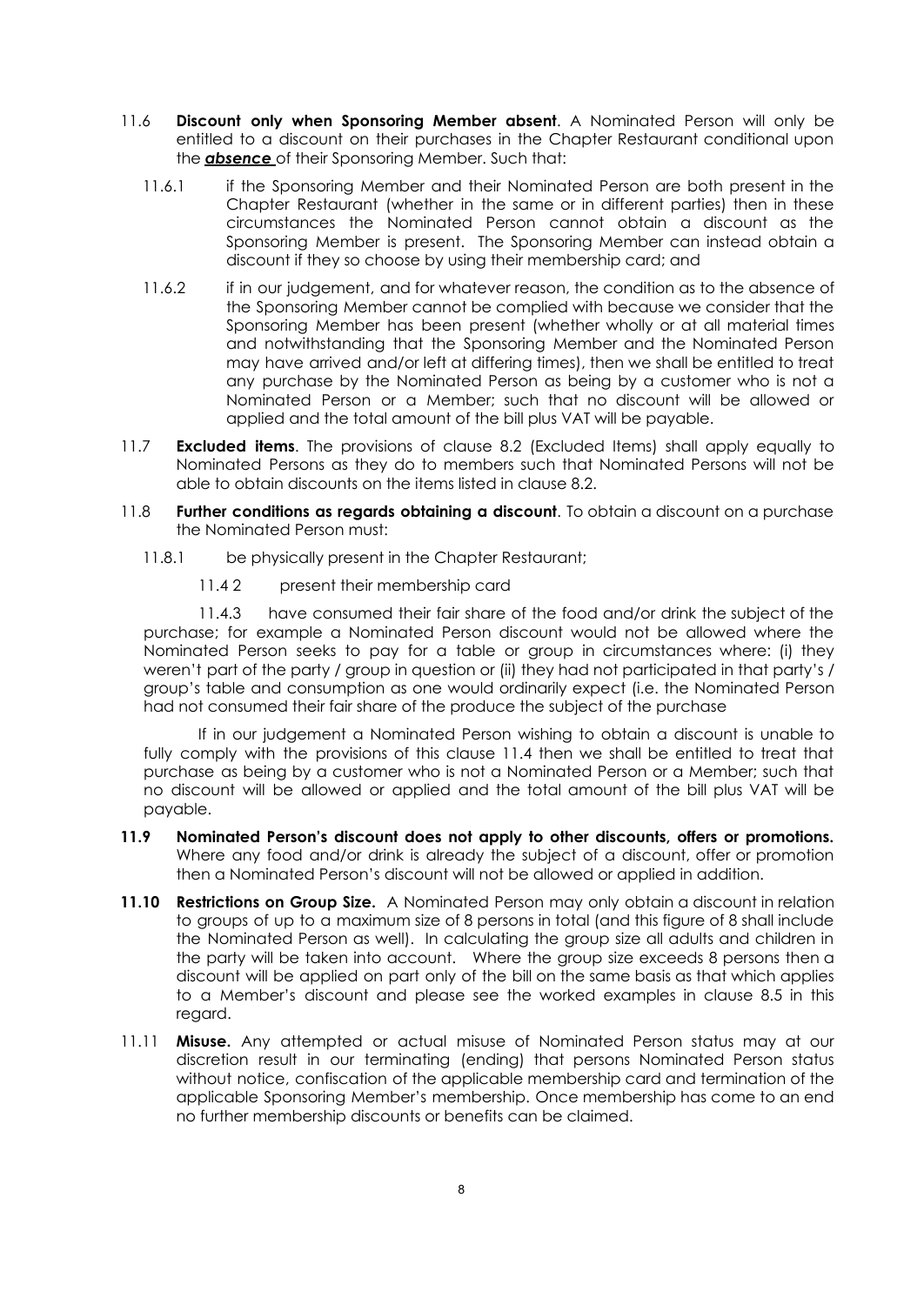### **12. Complaints**

- 12.5 We are committed to making sure our members are satisfied with the service we provide. If you have a complaint, we want to know about it as soon as possible so that we may fully investigate it and sort the matter out.
- 12.6 If you have a complaint, you should first tell a member of staff in the Chapter Restaurant. If you are not satisfied with their response, you should contact the manager on duty.

### **13. Liability**

- 13.5 We do not accept liability for damage or loss to your property or to any other person's property that may happen on our premises other than the liability which arises from our negligence or our failure to take reasonable care.
- 13.6 Nothing in these terms and conditions is meant to limit any rights you might have as a consumer.

### **14. HOW WE MAY USE YOUR PERSONAL INFORMATION**

14.5 **How we may use your personal information**. We will deal with all information we hold about you an in line with our privacy policy which you can get from our website or from Chapter Restaurant.

### **15. CLOSURE OF CHAPTER CLUB TO NEW MEMBERS**

15.5 We reserve the right at any time to close the Chapter Club to new members or to any category of new members. Any such closure shall not affect the continued membership and rights of existing members and Nominated Persons under these Terms and Conditions.

### **16. GENERAL PROVISIONS**

- **16.5 Subject to Availability.** Bookings and tables are subject to availability. Booking in advance is recommended.
- 16.6 **No Third party rights.** No other person other than Chapter Restaurant Ltd, Members and Nominated Persons shall have any rights to enforce any of these Terms and Conditions. The rights of the parties (that is Chapter Restaurant Ltd and the Members) to rescind or vary this agreement are not subject to the consent of any other person.
- 16.7 **Illegality.** Each of the clauses of these Terms and Conditions operates separately. If any court or relevant authority decides that any of them are unlawful, the remaining clauses will remain in full force and effect.
- 16.8 **We are not responsible for delays outside our control**. If the operation of the Chapter Restaurant is adversely impacted by events outside of our control (including events which might cause the restaurant to temporarily close) then we will not be liable to you for the loss of use of any of our facilities or services, including the loss of discounts and other benefits that might otherwise have accrued.
- 16.9 **Pandemic related closure.** If within the first two years following the Opening Date the Chapter Restaurant closes for pandemic related reasons, then the aggregate duration of such periods of closure (but not including for these purposes any period of closure occurring after the second anniversary of the Opening Date) will be added to the periods of time referred to in clauses 6.3, 6.5, 7.3, 10.17 and 10.18 respectively; such that:
	- 16.9.1 the five year periods referred to in clauses 6.3, 6.5 and 10.17 will be extended by the duration of such closures accordingly; and
	- 16.9.2 references to the three year periods in clauses, 7.3, 7.5 and 10.18 will be deemed to be references to the extended period of time.